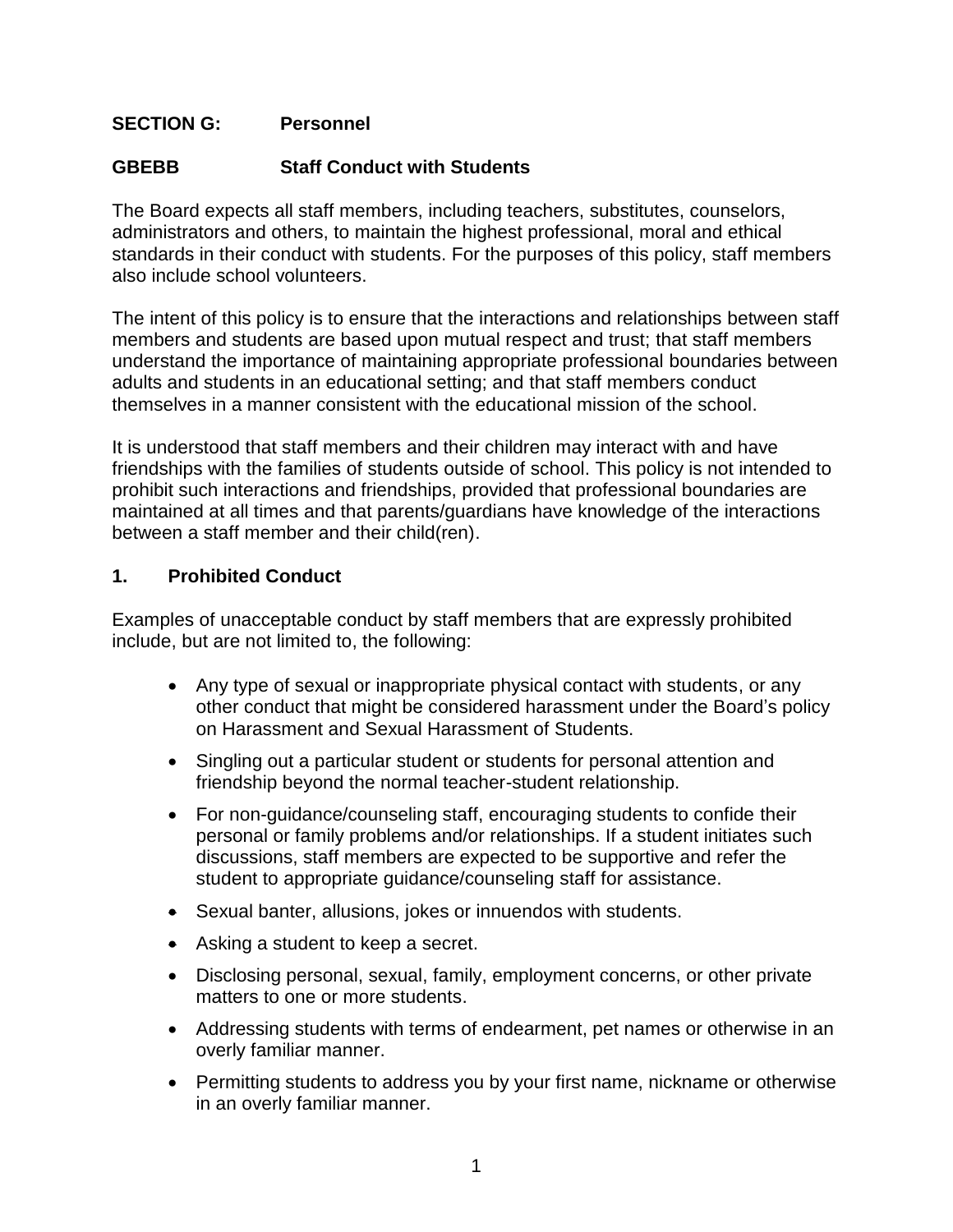- "Friending" students, "following" students or engaging in any other interactions on social networking sites or through any digital applications (outside of any school-approved activity). In the case of friendships between families, any contact with students on social media/digital applications must be with the knowledge of the parents/guardians.
- Communicating with students on non-school matters via computer, text messages, phone calls, letters, notes or any other means.
- Communicating with students from privately-owned computers, cell phones or other electronic devices with the exception of using school approved accounts.

Before engaging in the following activities, staff members are expected to review the activity with their building administrator or supervisor:

- Being alone with individual students out of public view.
- Driving students home or to other locations.
- Inviting or allowing students to visit the staff member's home (unless the student's parents/guardians approve of the activity, such as when a student babysits or performs chores for a staff member).
- Visiting a student at home or in another location, unless on official school business known to the parent.
- Exchanging personal gifts (beyond the customary student-teacher gifts).
- Socializing or spending time with students (including but not limited to activities such as going out for meals or movies, shopping, traveling, and recreational activities) outside of school-sponsored events or organized community activities.
- Taking photographs and/or videos of students for personal purposes or any purpose other than capturing images of a school event for school publication purposes.

Staff members are expected to be sensitive to the appearance of impropriety in their conduct with students. Staff members are encouraged to discuss issues with their building administrator or supervisor whenever they are unsure whether particular conduct may constitute a violation of this policy.

#### **2. Reporting Violations**

Students and/or their parents/guardians are strongly encouraged to notify the Director and/or designee if they believe a teacher or other staff member may be engaging in conduct that violates this policy.